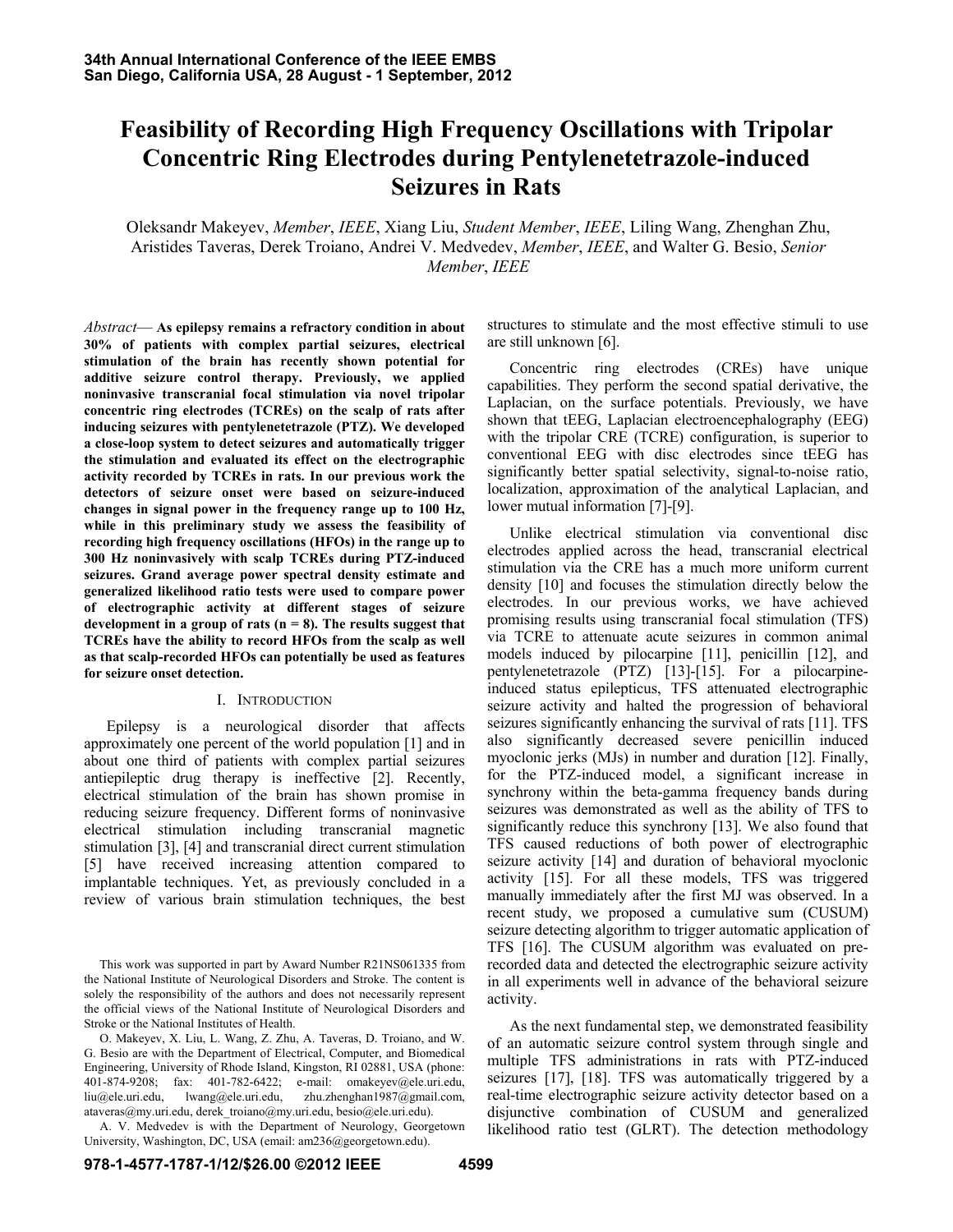proposed in [16]-[18] was based on detecting the changes in signal power since in our previous works we found a significant increase in tEEG power corresponding to seizure onset [14], [16]. Frequency bands up to 30 Hz [14] and 100 Hz [16] were previously studied.

There is growing evidence that increased high frequency oscillations (HFOs) within several frequency bands >30 Hz may be indicative of either early seizure development [19]- [21] and/or tissue epileptogenicity [22]-[24]. Increased HFOs within the gamma band 30-80 Hz have been described in the *in vivo* kainic acid models by Medvedev et al [19] and suggested to form a pre-seizure state [20] as well as facilitate seizure propagation within the amygdalo-hippocampal network [21]. Also, HFOs in the ranges 80-250 Hz (ripples) and 250-500 Hz (fast ripples) have been considered as a marker of epileptogenic tissue [22]-[24]. While several animal models have been used to study HFOs including kainic acid [20], pilocarpine [25], and tetanus toxin [26] models, to the best of our knowledge, no results on HFOs in PTZ-induced seizures are currently reported. Moreover, conventional disc electrodes are very limited in their ability to record HFOs (along with other types of epileptiform activity) from the scalp and this is a major reason why intracranial recordings are currently used for better seizure localization during presurgical evaluations. The ability to record and detect HFOs from the scalp could be extremely useful for the proper diagnosis of epilepsy and more accurate localization of the epileptic focus.

In this preliminary study we assess feasibility of recording HFOs noninvasively using TCREs during PTZinduced seizures in rats and evaluate their potential as features for seizure onset detection.

## II. METHODS

Approximately 24 h before the induction of seizures adult male Sprague-Dawley rats were anesthetized, their scalps were shaved, and prepared with abrasive gel. Three customdesigned TCREs [7] were placed on the scalp with conductive paste and adhered with dental acrylic cement. One recording TCRE (1.0 cm dia.) was centered on the top of the head. Two other recording TCREs (6 mm dia.) were placed bilaterally behind the eyes, but in front of the ears. A shorted 1.0 cm TCRE served as an isolated ground electrode attached on the top of the neck behind the ears. A schematic of the experimental setup is shown in Fig. 1.

On the following afternoon skin-to-electrode impedance was measured. After that tEEG and video recording were started. For tEEG derivation the EEG signals were preamplified (gain 100 and 0.3 Hz high pass filter) with a custom built preamplifier, amplified (gain 1000 and band pass of 1-300 Hz with the 60 Hz notch filter active), and digitized (16 bits, 1500 S/s). Next, two differential EEG signals from recording surfaces of TCRE were algebraically summed with the appropriate weights to give Laplacian derivation of the signal as reported previously by Besio et al [7]. Due to the acquisition software constraint on the maximum size of the recording file we could not record tEEG continuously at the sampling rate of 1500 samples per second for longer than 10 min. Therefore, three separate 10 min



Fig. 1. Schematic representation of the experimental setup. Electrodes (1), (2), and (3) were used for recording. Shorted electrode (g) was the ground. A personal computer was used to control the system and store the data.

tEEG recording were made for each rat while the video was recorded continuously. After the first recording of 10 min baseline tEEG, the PTZ was administered (45 mg/kg, i.p.) and the second recording was started. The third recording was started 10 min after the end of the second one. For each rat data recorded from one TCRE was selected for further analysis based on the signal-to-noise ratio, skin-to-electrode impedance, and visual inspection for presence of artifacts. Prior to any further processing described below additional  $\pm$ 1 Hz notch filters  $(4<sup>th</sup> order zero-phase Butterworth)$  were applied at 60 Hz and its harmonics up to and including 300 Hz.

Grand average power spectral density (PSD) estimate was calculated to compare different stages of seizure development. Three one minute long segments were processed for each rat. A "Baseline" segment was selected from each first recording during a period when the rats were relatively still for at least 1 min resulting in artifact free baseline tEEG. An "Ictal" segment was selected from the second recording starting 1 min before the first MJ. For two rats whom the first MJs occurred in less than one minute after the PTZ injection (at 57 and 52 s respectively), the first minute after the injection was used as the Ictal segment. A "Postictal" segment was selected for each rat as the last minute of the third recording representing the  $30<sup>th</sup>$  minute after the PTZ injection. Ictal segments were selected as described because they contained electrographic activity immediately preceding the first MJ. Since myoclonic jerks are the first clear behavioral seizure manifestation in this model, Ictal segments were not affected by strong seizureinduced movement artifacts during more advanced stages of behavioral manifestations (forelimb clonus, rearing and falling, etc) [27]. Postictal segments were selected in such a way to contain electrographic activity after the advanced stages of seizure are over but the rats have not quite yet resumed the normal activity with roaming and eating causing movement artifacts.

We used Welch's method to calculate PSD estimates since it reduces noise in the estimated power spectra compared to the standard periodogram approach [28]. First, for each rat the tEEG segments were de-meaned and digitally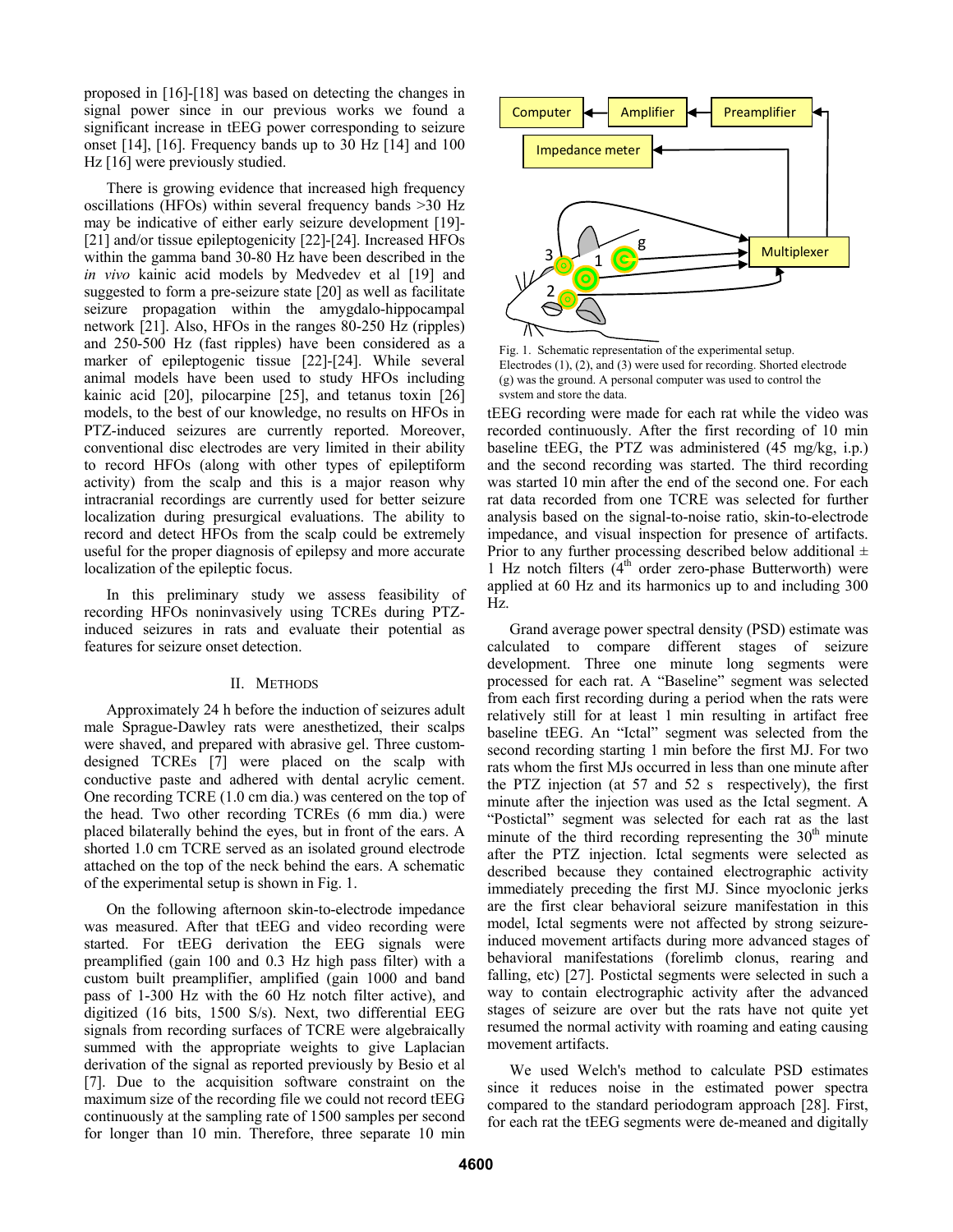filtered 1–300 Hz. Next, Welch's method was used to calculate the PSD estimates for each segment with the following parameters: the Hamming window size and the number of points for Fast Fourier Transform equal to 1024 with 50% window overlap. Finally, for Baseline, Ictal and Postictal segments PSD estimates were averaged over all animals to produce grand average estimates. For two animals that expired during the seizure and did not have Postictal segments, only Baseline and Ictal segments were used.

The GLRT was used to compare the power of electrographic activity between Baseline, Ictal, Postictal segments in each rat to assess the significance of differences [29]. As for the PSD estimates, for two animals that expired during the seizure only the Baseline and Ictal segments were compared. Different frequency bands were analyzed including: 1-30 Hz (delta, theta, alpha, and beta activities), 30-80 Hz (gamma activity), 80-250 Hz (ripples), and 250- 300 Hz (a part of the fast ripple band) as well as the complete spectra (1-300 Hz). For each band, segments were digitally band pass filtered and de-meaned. Due to the zero mean signal value for each segment (as a result of de-meaning), the total spectral power of the segments was equal to their sample variance and, assuming segments to be white Gaussian noise with unknown variance, the GLRT test hypotheses were defined as follows: under the null hypothesis, the variances of two segments being compared were equal i.e., no difference in power in the current frequency band. The three alternative hypotheses were: the variance of the Ictal segment is higher than the variances of both the Baseline and the Postictal segments as well as the variance for the Postictal segment is higher than the variance for the Baseline segment. In the test statistic variance was replaced by its maximum likelihood estimate. The results were averaged for all the rats.

#### III. RESULTS

The grand average PSD estimate for the group of animals  $(n = 8)$  is presented in Fig. 2. It can be seen that administration of PTZ caused an increase in tEEG power (comparison of Baseline and Ictal traces) which is expected since PTZ induces high frequency electrographic spiking activity. When seizure activity ceased or was weaker, the PSD was reduced towards the pre-seizure Baseline (comparison of Ictal and Postictal traces). In both cases the difference appears to be distributed evenly across the spectrum including the HFO bands of gamma activity (30-80 Hz), ripples (80-250 Hz) and fast ripples (250-300 Hz).

The GLRT results for the significance of difference in power between three categories of segments are presented in Table 1. GLRT was applied to pairs of segment sample variances for each rat and the percentage of animals in the group ( $n = 8$ ) showing a significant ( $p = 0.01$ ) difference in power was calculated. It can be seen from Table 1 that the Ictal power was significantly higher than the Baseline power for 100% of the animals in all the frequency bands. At the same time the results obtained for the rest of the comparisons (Baseline vs. Postictal and Postictal vs. Ictal) are not as conclusive, especially so for the HFO ripples and fast ripples with as low as 66.67% of animals showing a significant



difference. Still, these results suggest that in the majority of the animals the power of the Ictal segment is significantly (*p*  $= 0.01$ ) higher than the power of the Postictal segment which, in its turn, is significantly ( $p = 0.01$ ) higher than the power of the Baseline segment.

### IV. DISCUSSION

The results obtained in this study show a significant increase in tEEG power at the early stage of seizures (before the first MJ) which is consistent with our previous findings for frequency ranges 1-100 Hz [14], [16]. This increase is shown using the grand average PSD estimate (Fig. 2) and confirmed with GLRT (Table 1) for three categories of segments over the group of eight rats.

There are two important advantages of our approach for the selection of Baseline, Ictal, and Postictal segments. First, it was kept consistent for all the animals allowing one to average the PSD and GLRT results for the group. Second, the selection criteria for all three segments were defined to minimize the presence of movement artifacts. It is especially important for Ictal and Postictal segments that were selected before and after strong seizure-induced movement artifacts respectively.

Even though the obtained results are preliminary and further investigation is needed for confirmation, they indicate the feasibility of noninvasively recording HFOs with TCREs. As can be seen from Table 1, the power of the Ictal segments was significantly higher  $(p = 0.01)$  than the power of the TABLE I

GENERALIZED LIKELIHOOD RATIO TEST RESULTS FOR SIGNIFICANCE OF DIFFERENCE IN POWER BETWEEN THREE CATEGORIES OF **SEGMENTS** 

| ULAINLIN IU.           |                                                                       |                           |                        |
|------------------------|-----------------------------------------------------------------------|---------------------------|------------------------|
| Frequency<br>band (Hz) | Animals with significant ( $p = 0.01$ ) difference in<br>power $(\%)$ |                           |                        |
|                        | Baseline vs.<br>Ictal                                                 | Baseline vs.<br>Postictal | Postictal vs.<br>Ictal |
| $1 - 30$               | 100                                                                   | 83.34                     | 83.34                  |
| 30-80                  | 100                                                                   | 83.34                     | 83.34                  |
| 80-250                 | 100                                                                   | 66.67                     | 83.34                  |
| 250-300                | 100                                                                   | 66.67                     | 66.67                  |
| $1 - 300$              | 100                                                                   | 83.34                     | 83.34                  |